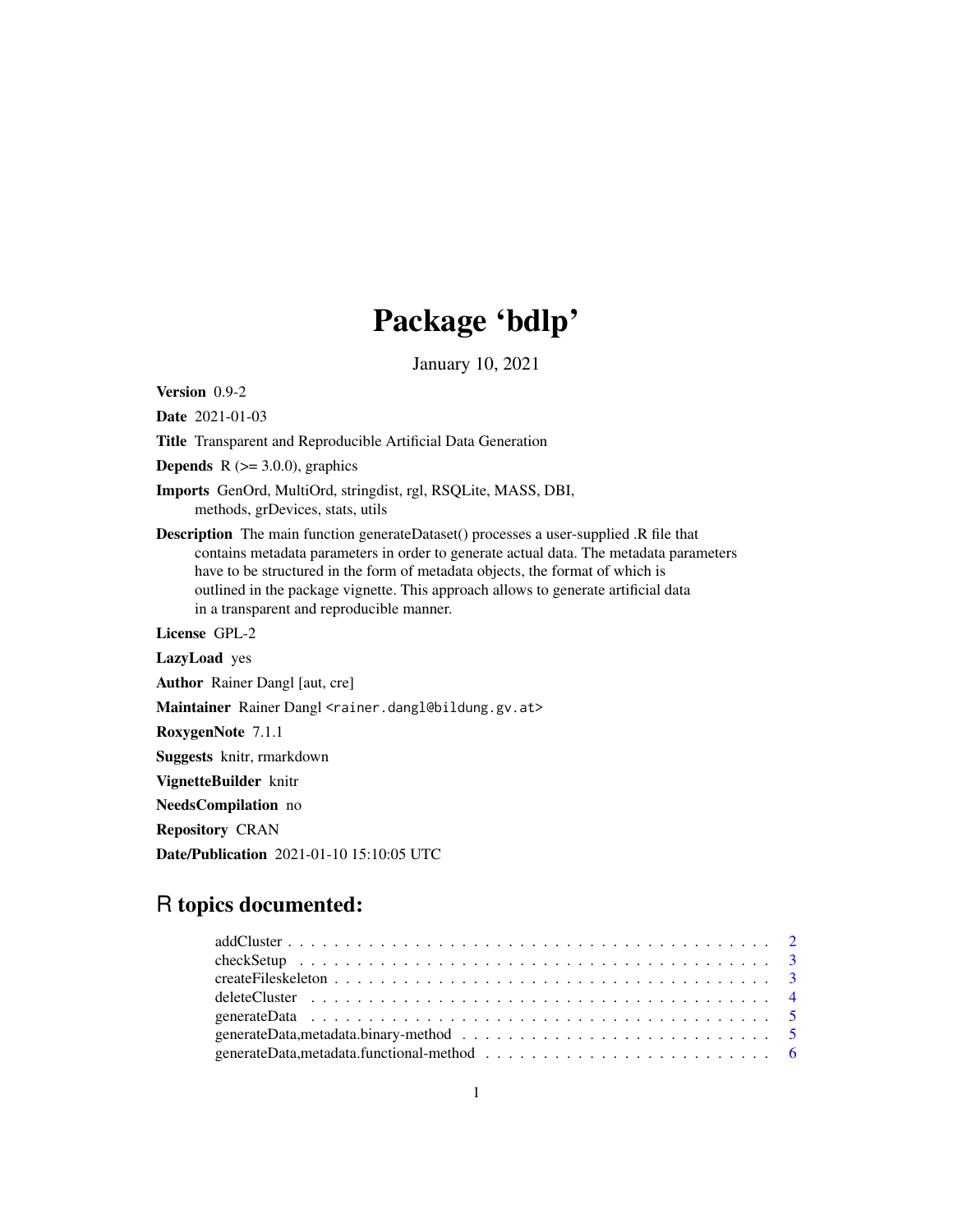#### <span id="page-1-0"></span>2 addCluster and the control of the control of the control of the control of the control of the control of the control of the control of the control of the control of the control of the control of the control of the contro

|       | $\tau$         |  |
|-------|----------------|--|
|       | $\overline{7}$ |  |
|       |                |  |
|       | 9              |  |
|       | $\overline{9}$ |  |
|       |                |  |
|       |                |  |
|       |                |  |
|       |                |  |
|       |                |  |
|       |                |  |
|       |                |  |
|       |                |  |
|       |                |  |
|       |                |  |
|       |                |  |
|       |                |  |
|       |                |  |
|       |                |  |
|       |                |  |
|       |                |  |
| Index | 18             |  |

addCluster *Add an empty cluster to a metadata object*

# Description

Add an empty cluster to a metadata object

# Usage

```
addCluster(m)
```
# Arguments

m A metadata object

# Value

A metadata object with an empty additional cluster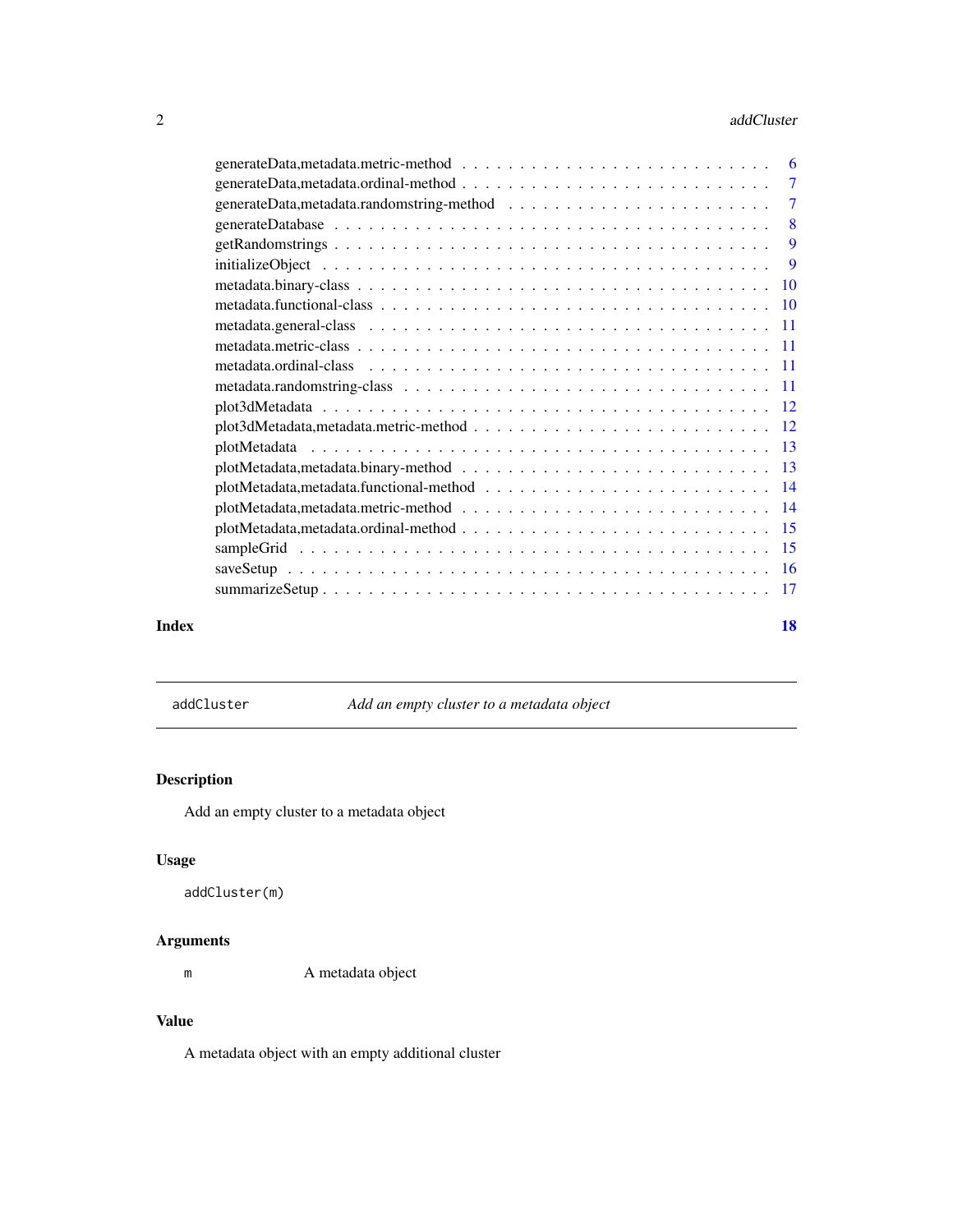# <span id="page-2-0"></span>checkSetup 3

## Examples

```
require(MASS)
m <- new("metadata.metric",
         clusters = list(c1 = list(n = 25, mu = c(4,5), Signa=diag(1,2)),c2 = list(n = 25, mu = c(-1, -2), Signa = diag(1, 2)),
         genfunc = mvrnorm)
m2 <- addCluster(m)
```
checkSetup *Performs various consistency checks on a setup file*

# Description

Performs various consistency checks on a setup file

#### Usage

checkSetup(file)

# Arguments

file A .R file with a new simulation setup

createFileskeleton *Create a new setup file template*

## Description

Create a new setup file template

# Usage

```
createFileskeleton(
 newname,
 mail,
 inst,
  author,
 type = c("metric", "functional", "ordinal", "binary", "randomstring", "wordnet"),
 infotable = NULL,
 ref = "Unpublished",
  codefile = F
\mathcal{E}
```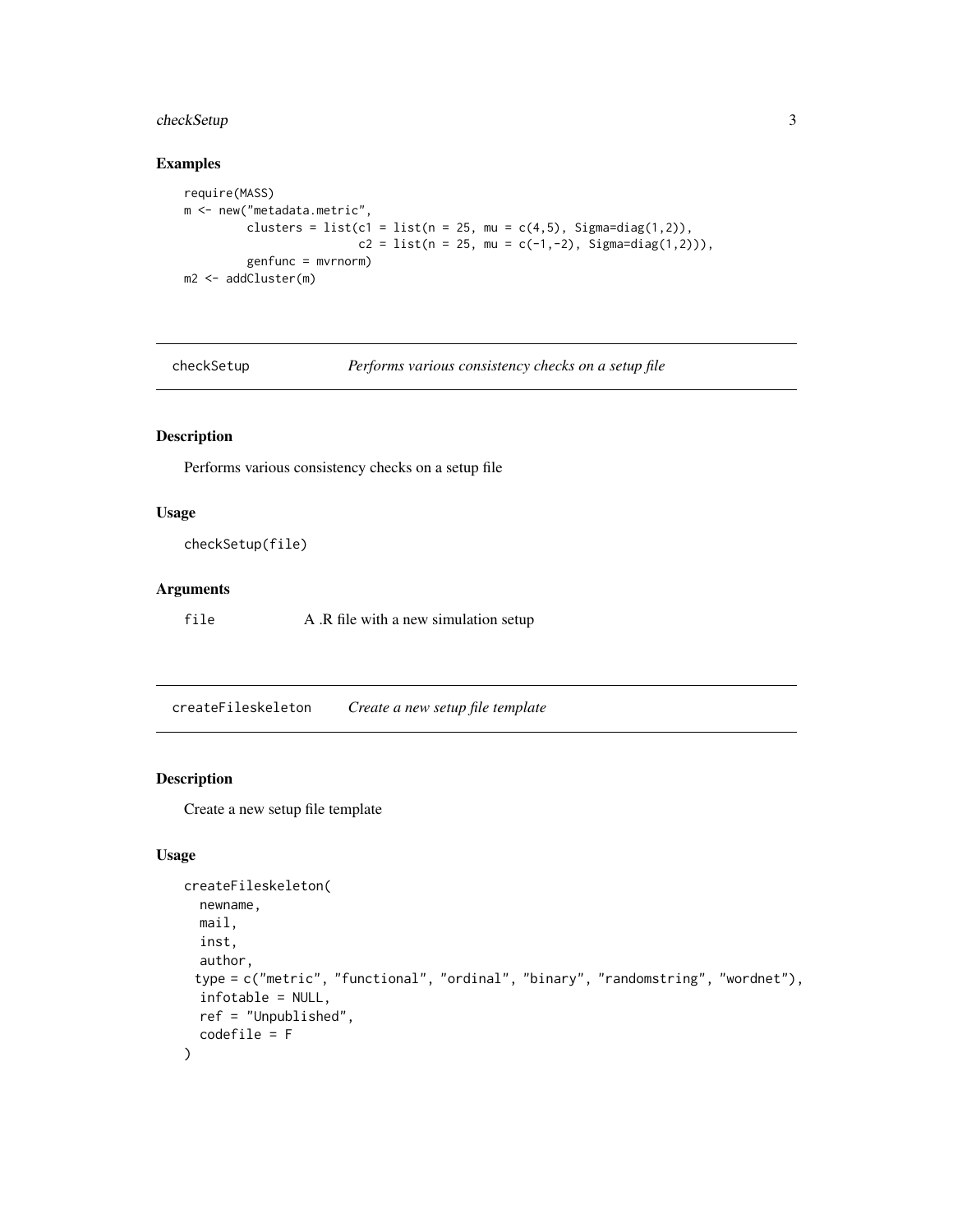# Arguments

| newname   | The name of the new setup (and subsequently the file name)                                                                      |
|-----------|---------------------------------------------------------------------------------------------------------------------------------|
| mail      | The contact e-mail address of the author                                                                                        |
| inst      | The institution of the author                                                                                                   |
| author    | The full name of the author                                                                                                     |
| type      | The data type of this setup                                                                                                     |
| infotable | The setup summary table                                                                                                         |
| ref       | The reference to the publication where the setup was used                                                                       |
| codefile  | If functions that are needed for the data generation of the setup are stored in<br>some other. R file, the path can be supplied |

deleteCluster *Delete a cluster from a metadata object*

# Description

Delete a cluster from a metadata object

# Usage

deleteCluster(m, clnumber)

# Arguments

| m        | A metadata object     |
|----------|-----------------------|
| clnumber | The cluster to delete |

#### Value

A metadata object

# Examples

```
require(MASS)
m <- new("metadata.metric",
         clusters = list(c1 = list(n = 25, mu = c(4,5), Sigma=diag(1,2)),
                         c2 = list(n = 25, mu = c(-1, -2), Signa = diag(1, 2))),genfunc = mvrnorm)
m2 <- deleteCluster(m, 2)
```
<span id="page-3-0"></span>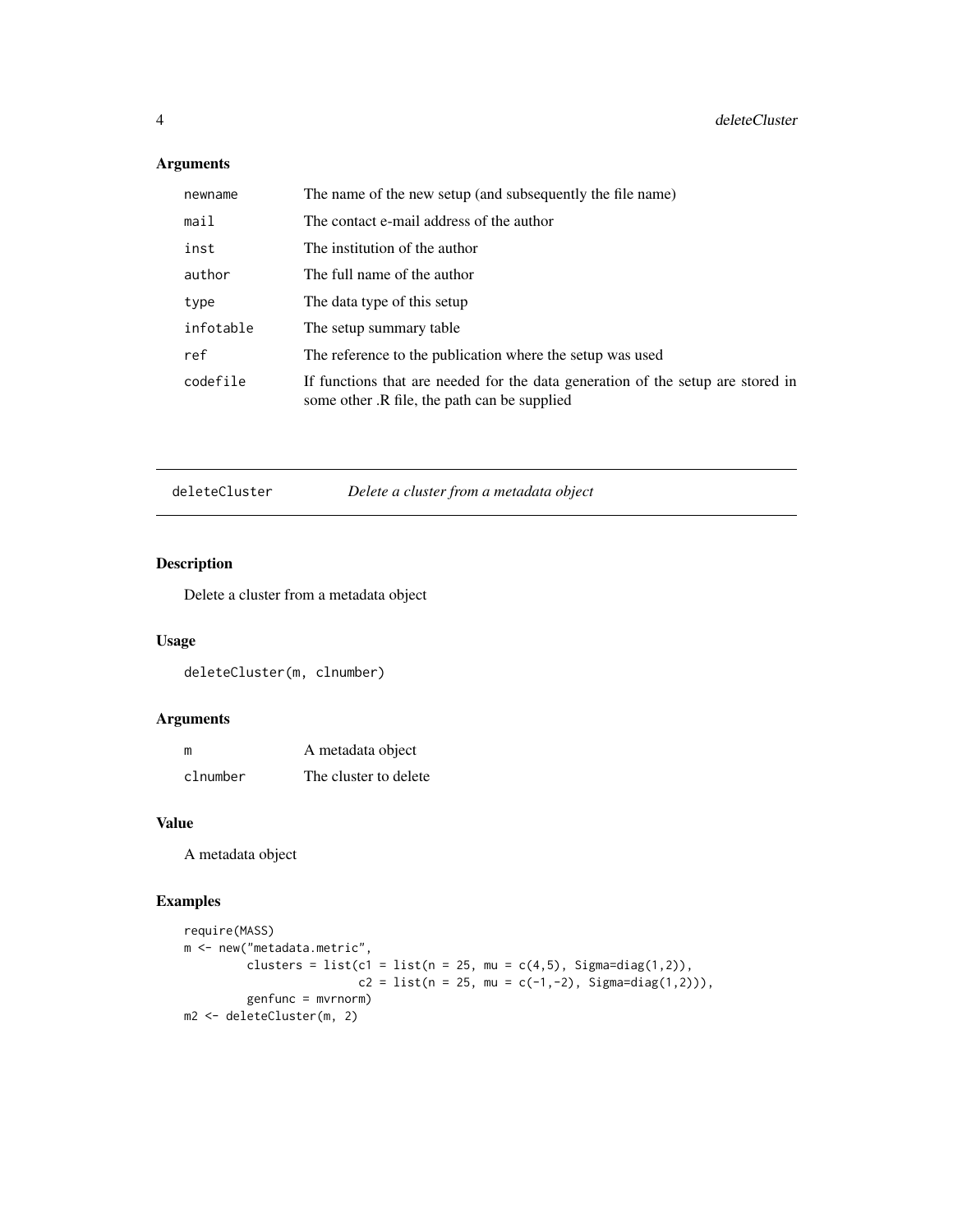<span id="page-4-0"></span>

Generate a dataset from a metadata object

# Usage

generateData(m)

#### Arguments

m A metadata object

#### Value

A dataset as specified by the metadata object

#### Examples

```
require(MASS)
m <- new("metadata.metric",
        clusters = list(c1 = list(n = 25, mu = c(4,5), Sigma=diag(1,2)),c2 = list(n = 25, mu = c(-1, -2), Signa=diag(1, 2)),
         genfunc = mvrnorm)
generateData(m)
```
generateData,metadata.binary-method

*Generate a dataset from a metadata object*

#### Description

Generate a dataset from a metadata object

#### Usage

```
## S4 method for signature 'metadata.binary'
generateData(m)
```
#### Arguments

m A metadata object

# Value

A dataset as specified by the metadata object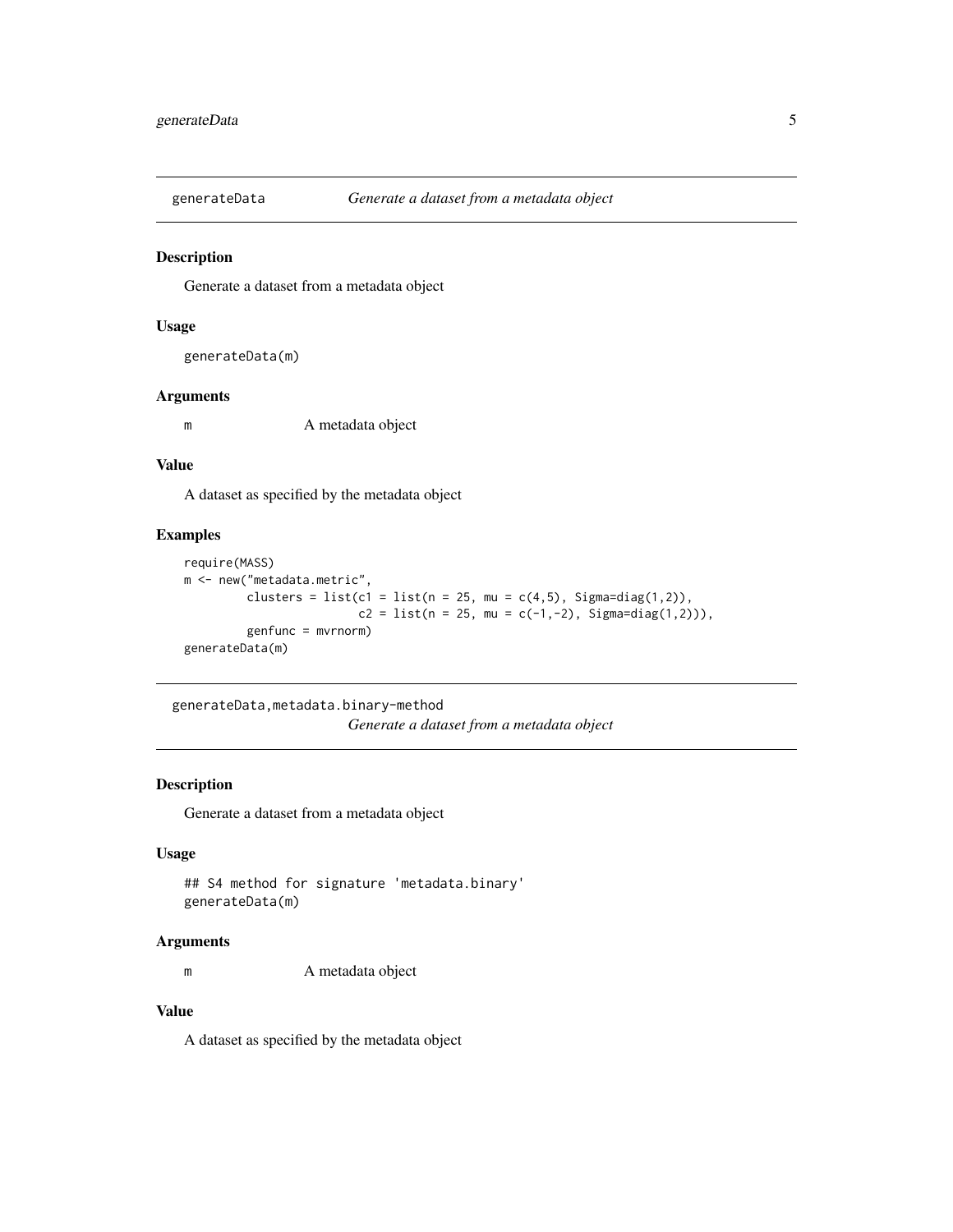<span id="page-5-0"></span>generateData,metadata.functional-method *Generate a dataset from a metadata object*

#### Description

Generate a dataset from a metadata object

#### Usage

```
## S4 method for signature 'metadata.functional'
generateData(m)
```
#### Arguments

m A metadata object

## Value

A dataset as specified by the metadata object

generateData,metadata.metric-method *Generate a dataset from a metadata object*

# Description

Generate a dataset from a metadata object

#### Usage

```
## S4 method for signature 'metadata.metric'
generateData(m)
```
### Arguments

m A metadata object

#### Value

A dataset as specified by the metadata object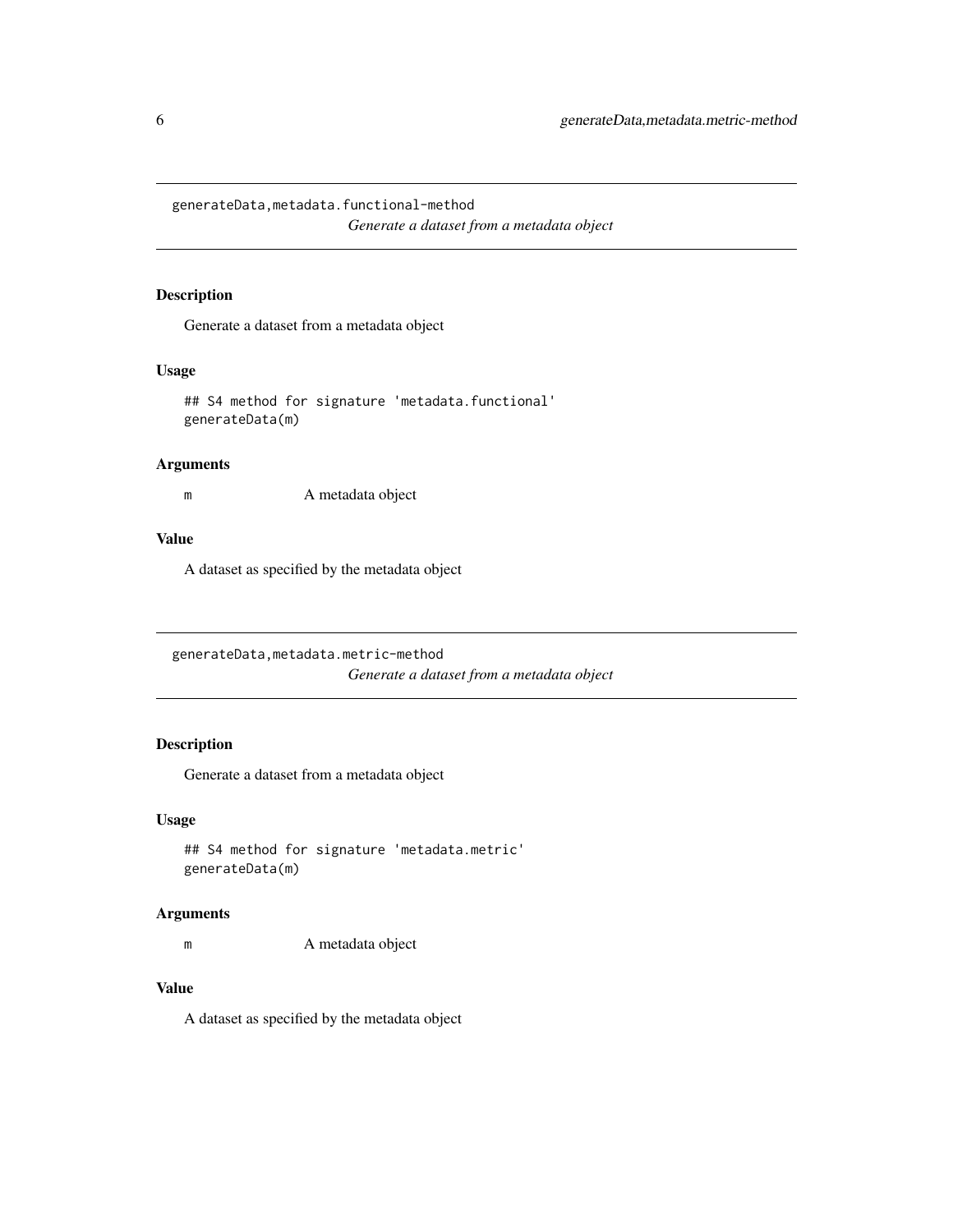<span id="page-6-0"></span>generateData,metadata.ordinal-method *Generate a dataset from a metadata object*

#### Description

Generate a dataset from a metadata object

#### Usage

```
## S4 method for signature 'metadata.ordinal'
generateData(m)
```
#### Arguments

m A metadata object

# Value

A dataset as specified by the metadata object

generateData,metadata.randomstring-method *Generate a dataset from a metadata object*

# Description

Generate a dataset from a metadata object

# Usage

```
## S4 method for signature 'metadata.randomstring'
generateData(m)
```
# Arguments

m A metadata object

#### Value

A dataset as specified by the metadata object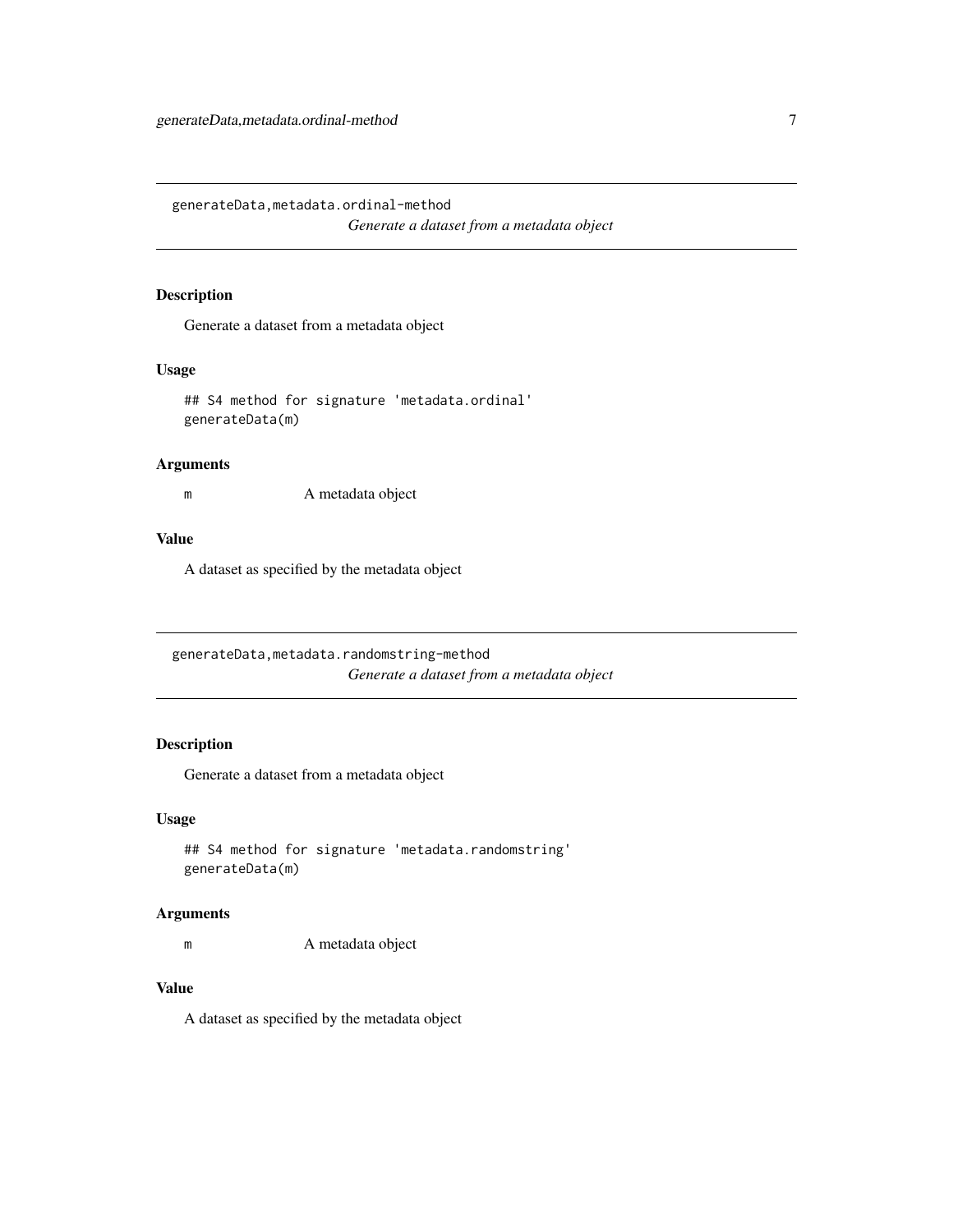<span id="page-7-0"></span>

Generates a number of datasets from one metadata scenario

# Usage

```
generateDatabase(
 name = NULL,setnr = NULL,
  draws = 1,
 seedinfo = list(100, paste(R.version$major, R.version$minor, sep = "."), RNGkind()),
 metaseedinfo = list(100, paste(R.version$major, R.version$minor, sep = "."),
    RNGkind()),
  file = NULL,
  seedincrement = 1
)
```
#### Arguments

| name          | The path to the setup file.                                                                                                                |
|---------------|--------------------------------------------------------------------------------------------------------------------------------------------|
| setnr         | The metadata scenario, as taken from the info table                                                                                        |
| draws         | The number of datasets that are drawn from the metadata scenario                                                                           |
| seedinfo      | The random number generator seed parameters                                                                                                |
| metaseedinfo  | If necessary, a separate set of random number generator parameters for the meta-<br>data (e.g. cluster centers)                            |
| file          | A custom file name for the output database. Defaults to the pattern setup-<br>name setnr seed.db                                           |
| seedincrement | The random number seed will by default increase by 1 for each draw from the<br>base seed given in seedinfo unless specified otherwise here |

#### Value

An SQLite database that contains the desired number of data sets drawn from a certain metadata scenario

#### Examples

```
## Not run:
source(system.file("dangl2014.R", package="bdlp"))
generateDatabase(name="dangl2014.R", setnr=1, draws=10)
unlink("dangl2014_set_1_seed_100.db")
```
## End(Not run)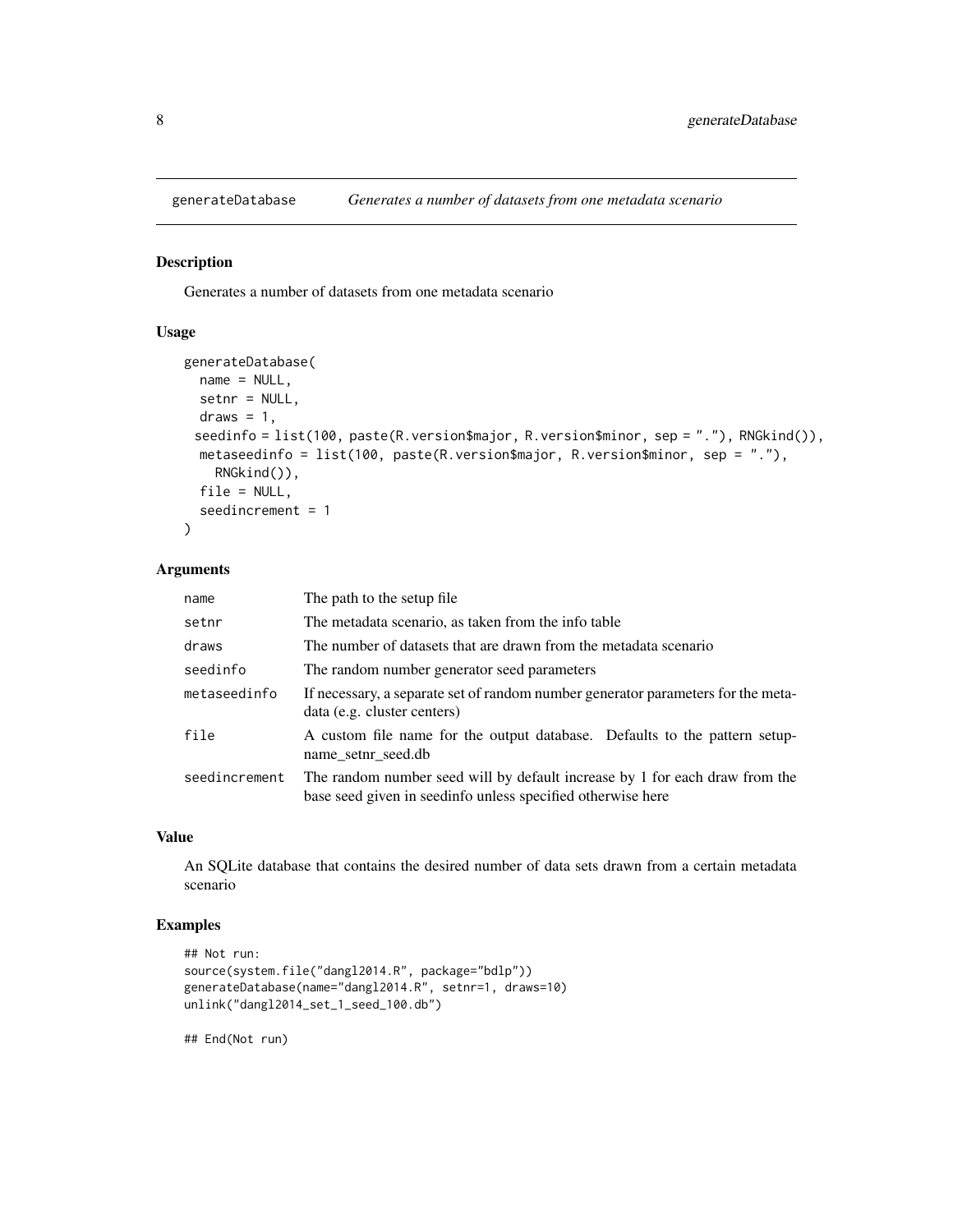<span id="page-8-0"></span>getRandomstrings *Generates random strings*

# Description

Generates random strings

#### Usage

```
getRandomstrings(
 center = NULL,
 maxdist = NULL,
 length = nchar(center),
 n = 1,
 method = "lv")
```
# Arguments

| center  | Reference string, i.e. the cluster center                                                    |
|---------|----------------------------------------------------------------------------------------------|
| maxdist | The maximum allowed string distance                                                          |
| length  | The length of the string                                                                     |
| n       | Number of strings to be generated                                                            |
| method  | The string distance method used to calculate the string, defaults to Levensthein<br>distance |

# Value

A character string

# Examples

```
getRandomstrings(center="hello", maxdist = 2, n = 5)
```
initializeObject *Initialize a new metadata object*

# Description

Initialize a new metadata object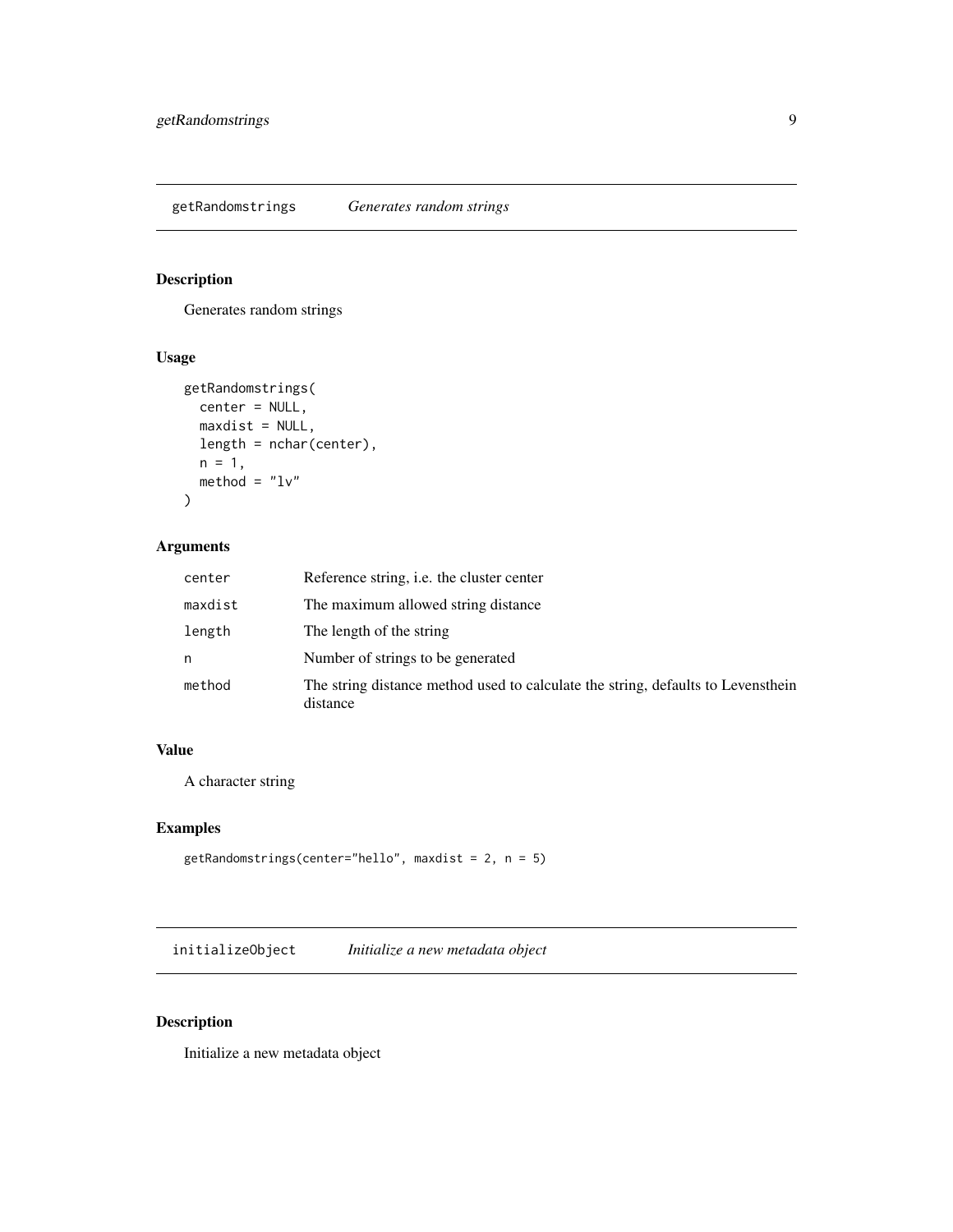## Usage

```
initializeObject(
  type,
  k,
  genfunc,
 seed = list(100, paste(R.version$major, R.version$minor, sep = "."), RNGkind())
\mathcal{L}
```
# Arguments

| type    | The data type for the new object                          |
|---------|-----------------------------------------------------------|
| k       | Number of clusters                                        |
| genfunc | The distribution function for data generation             |
| seed    | The random number seed parameters for the data generation |

#### Value

A metadata object

### Examples

```
require(MASS)
initializeObject(type = "metric", k = 3, genfunc = mvrnorm)
```
metadata.binary-class *A class that represents a metadata object for binary data*

#### Description

A class that represents a metadata object for binary data

metadata.functional-class

*A class that represents a metadata object for functional data*

#### Description

A class that represents a metadata object for functional data

<span id="page-9-0"></span>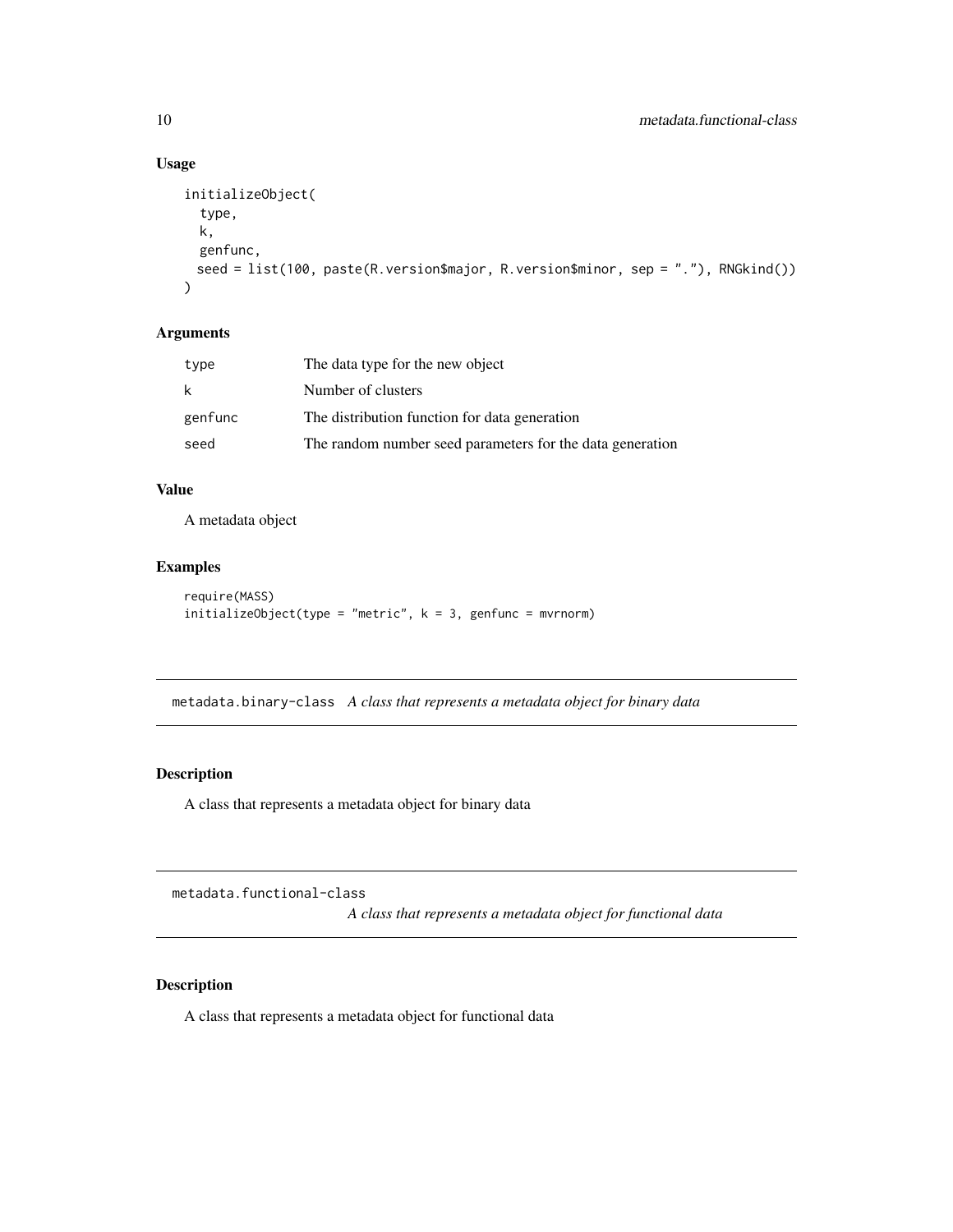<span id="page-10-0"></span>metadata.general-class

*A class to represent a metadata object*

#### Description

A class to represent a metadata object

#### Fields

clusters A list of cluster information genfunc A string specifying a distribution for the random numbers seedinfo A list with the parameters for the random number generator

metadata.metric-class *A class that represents a metadata object for metric data*

#### Description

A class that represents a metadata object for metric data

#### Fields

standardization If standardization is needed, function can be supplied

metadata.ordinal-class

*A class that represents a metadata object for ordinal data*

#### Description

A class that represents a metadata object for ordinal data

metadata.randomstring-class

*A class that represents a metadata object for string data*

#### Description

A class that represents a metadata object for string data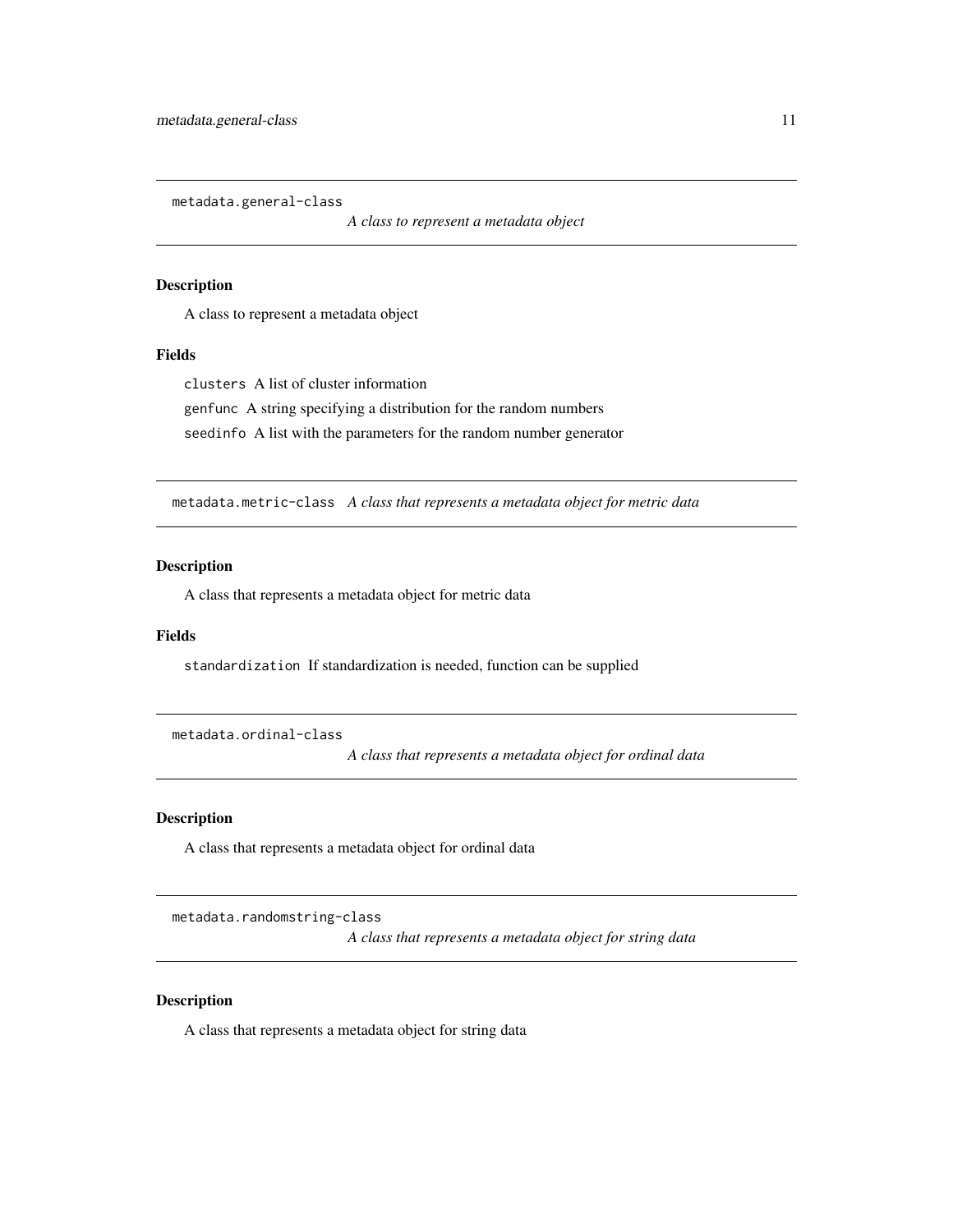<span id="page-11-0"></span>

3d plot of a metric metadata object

# Usage

plot3dMetadata(m)

#### Arguments

m A metadata object (for metric data)

#### Value

A 3d plot using function plot3d from package rgl

# Examples

```
require(MASS)
m <- new("metadata.metric",
        clusters = list(c1 = list(n = 25, mu = c(4,5,4), Signa=diag(1,3)),c2 = list(n = 25, mu = c(-1, -2, -2), Signa = diag(1,3))),genfunc = mvrnorm)
plot3dMetadata(m)
```
plot3dMetadata,metadata.metric-method *3d plot of a metric metadata object*

#### Description

3d plot of a metric metadata object

#### Usage

```
## S4 method for signature 'metadata.metric'
plot3dMetadata(m)
```
#### Arguments

m A metadata object (for metric data)

# Value

A 3d plot using function plot3d from package rgl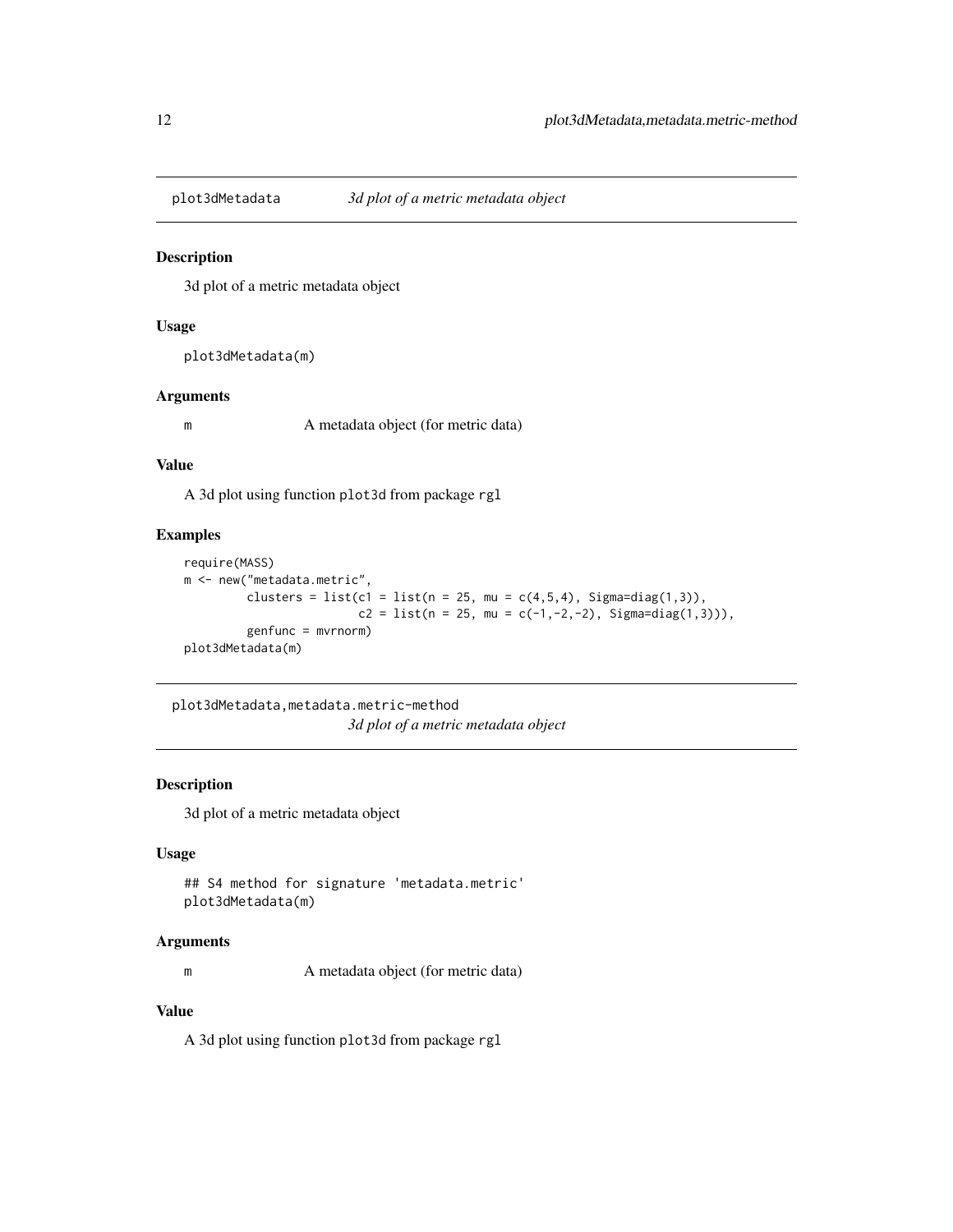<span id="page-12-0"></span>

Plot a metadata object

# Usage

plotMetadata(m)

# Arguments

m A metadata object

#### Value

A plot, created by generating an instance of the dataset from the metadata object

#### Examples

```
require(MASS)
m <- new("metadata.metric",
        clusters = list(c1 = list(n = 25, mu = c(4,5), Sigma=diag(1,2)),c2 = list(n = 25, mu = c(-1, -2), Signa=diag(1, 2)),
         genfunc = mvrnorm)
plotMetadata(m)
```
plotMetadata,metadata.binary-method *Plot a metadata object*

#### Description

Plot a metadata object

#### Usage

```
## S4 method for signature 'metadata.binary'
plotMetadata(m)
```
#### Arguments

m A metadata object

# Value

A plot, created by generating an instance of the dataset from the metadata object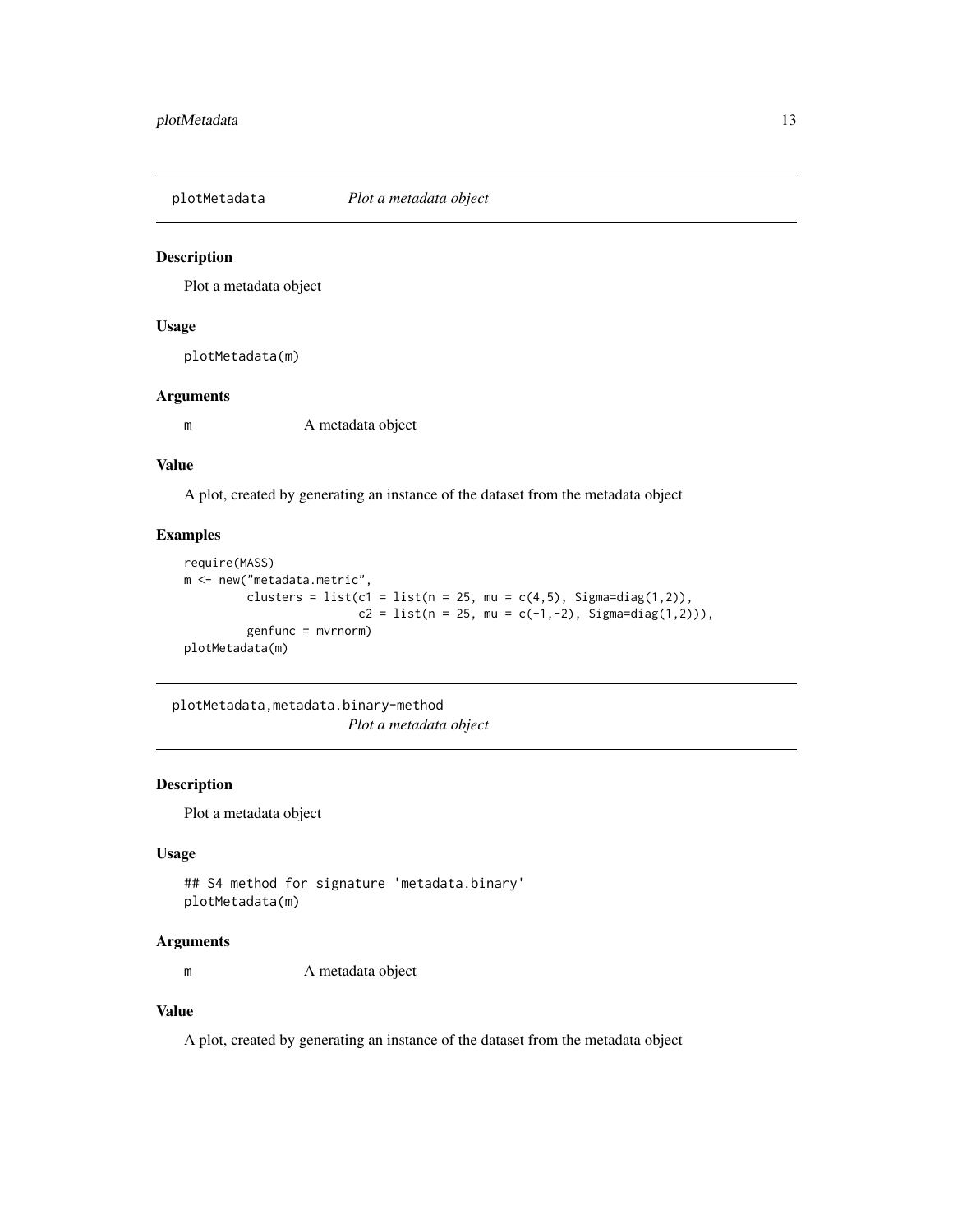<span id="page-13-0"></span>plotMetadata,metadata.functional-method *Plot a metadata object*

#### Description

Plot a metadata object

# Usage

## S4 method for signature 'metadata.functional' plotMetadata(m)

#### Arguments

m A metadata object

# Value

A plot, created by generating an instance of the dataset from the metadata object

plotMetadata,metadata.metric-method *Plot a metadata object*

# Description

Plot a metadata object

# Usage

```
## S4 method for signature 'metadata.metric'
plotMetadata(m)
```
### Arguments

m A metadata object

#### Value

A plot, created by generating an instance of the dataset from the metadata object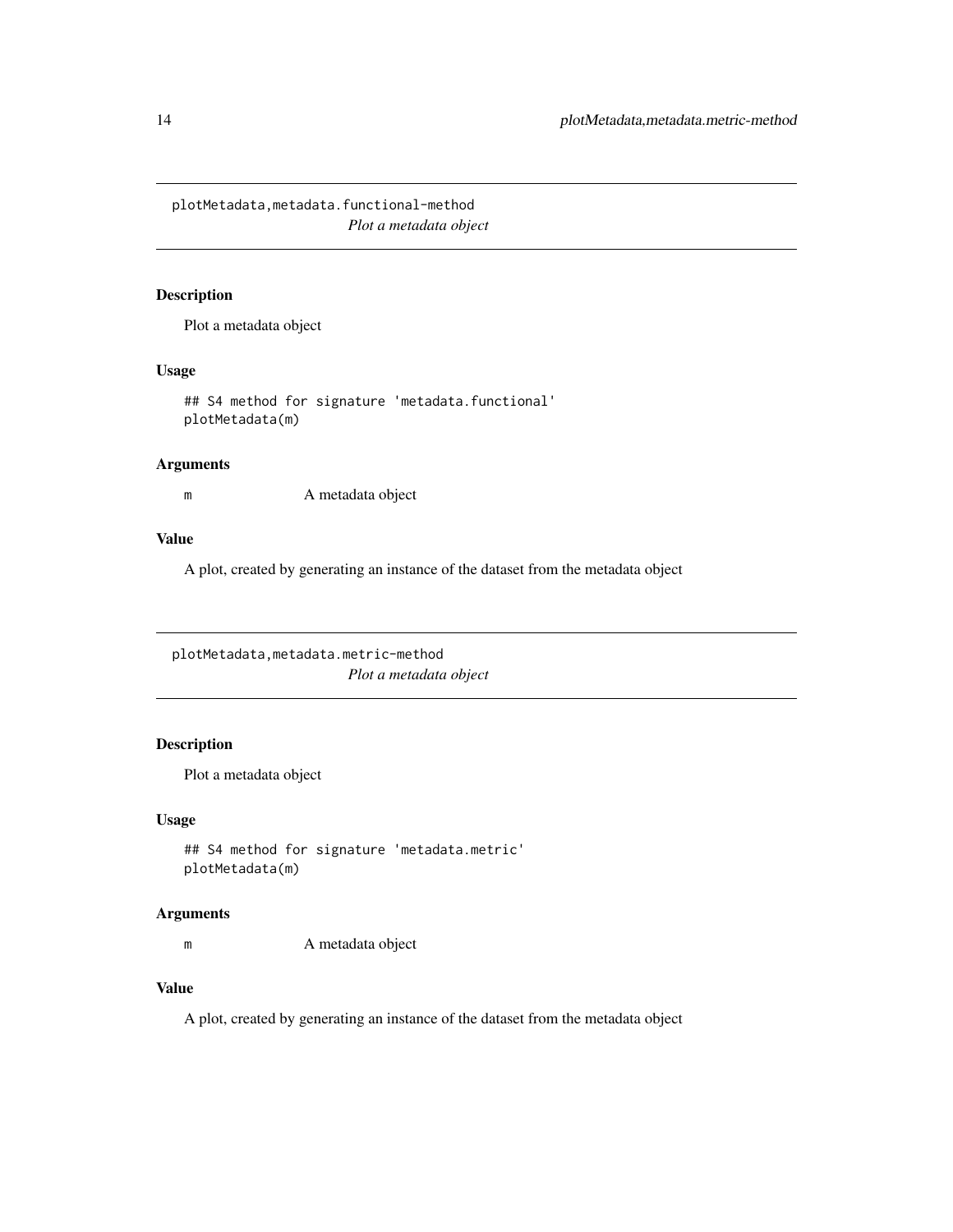<span id="page-14-0"></span>plotMetadata,metadata.ordinal-method *Plot a metadata object*

# Description

Plot a metadata object

#### Usage

## S4 method for signature 'metadata.ordinal' plotMetadata(m)

#### Arguments

m A metadata object

#### Value

A plot, created by generating an instance of the dataset from the metadata object

sampleGrid *Sample grid points for functional data*

# Description

Sample grid points for functional data

# Usage

sampleGrid(total\_n, minT, maxT, granularity, regular = FALSE)

# Arguments

| total_n     | Number of Observations                                                       |
|-------------|------------------------------------------------------------------------------|
| minT        | Minimum number of time points sampled                                        |
| maxT        | Maximum number of time points sampled                                        |
| granularity | Number of possible time points in total                                      |
| regular     | If TRUE, maxT time points are sampled at the same time points for each func- |
|             | tion                                                                         |

#### Value

A binary matrix indicating whether the function should be evaluated at a given time point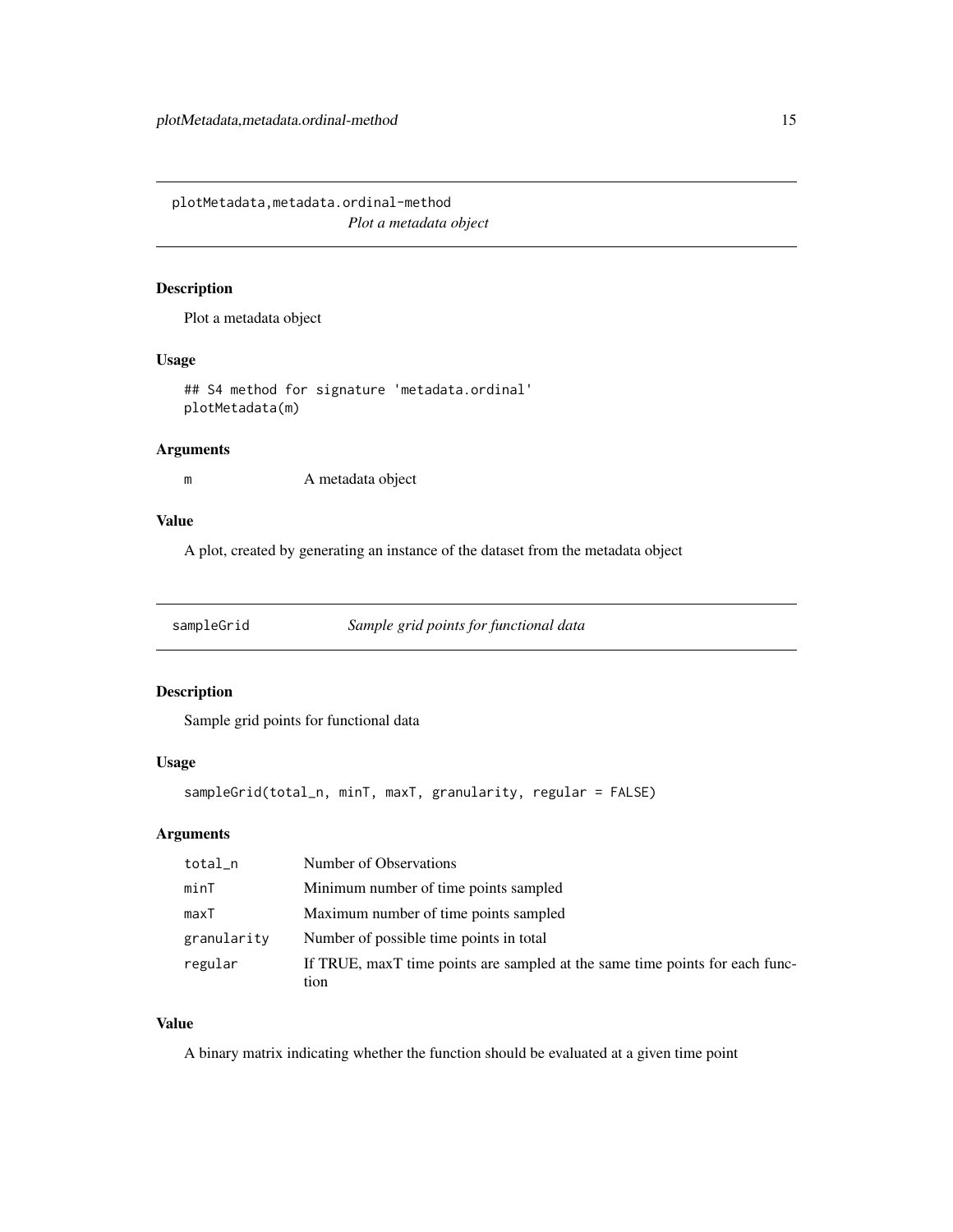#### Examples

```
sampleGrid(total_n = 10, minT = 4, maxT = 10, granularity = 20)
```
saveSetup *Saves a list of metadata objects to a new setup file*

#### Description

Saves a list of metadata objects to a new setup file

#### Usage

```
saveSetup(
 name,
 author,
 mail,
  inst,
 cit = "Unpublished",
 objects,
  table,
 seedinfo = list(100, paste(R.version$major, R.version$minor, sep = "."), RNGkind()),
 metaseedinfo = list(100, paste(R.version$major, R.version$minor, sep = "."),
    RNGkind()),
  custom_funcs = NULL,
  custom_name = NULL
)
```
#### Arguments

| name         | The name of the new setup (and thus also the filename)                         |
|--------------|--------------------------------------------------------------------------------|
| author       | Full name of the author                                                        |
| mail         | Contact e-mail address of the author                                           |
| inst         | Institution of the author                                                      |
| cit          | Reference to the publication where the setup was used, defaults to unpublished |
| objects      | List of metadata objects                                                       |
| table        | Info table for the setup                                                       |
| seedinfo     | Random number generator parameters for the data sets                           |
| metaseedinfo | Random number generator parameters for the metadata                            |
| custom_funcs | Custom functions that are needed to generate the meta (data)                   |
| custom_name  | Custom filename that deviates from the author Year format                      |

#### Value

A .R file that can be processed by create.dataset

<span id="page-15-0"></span>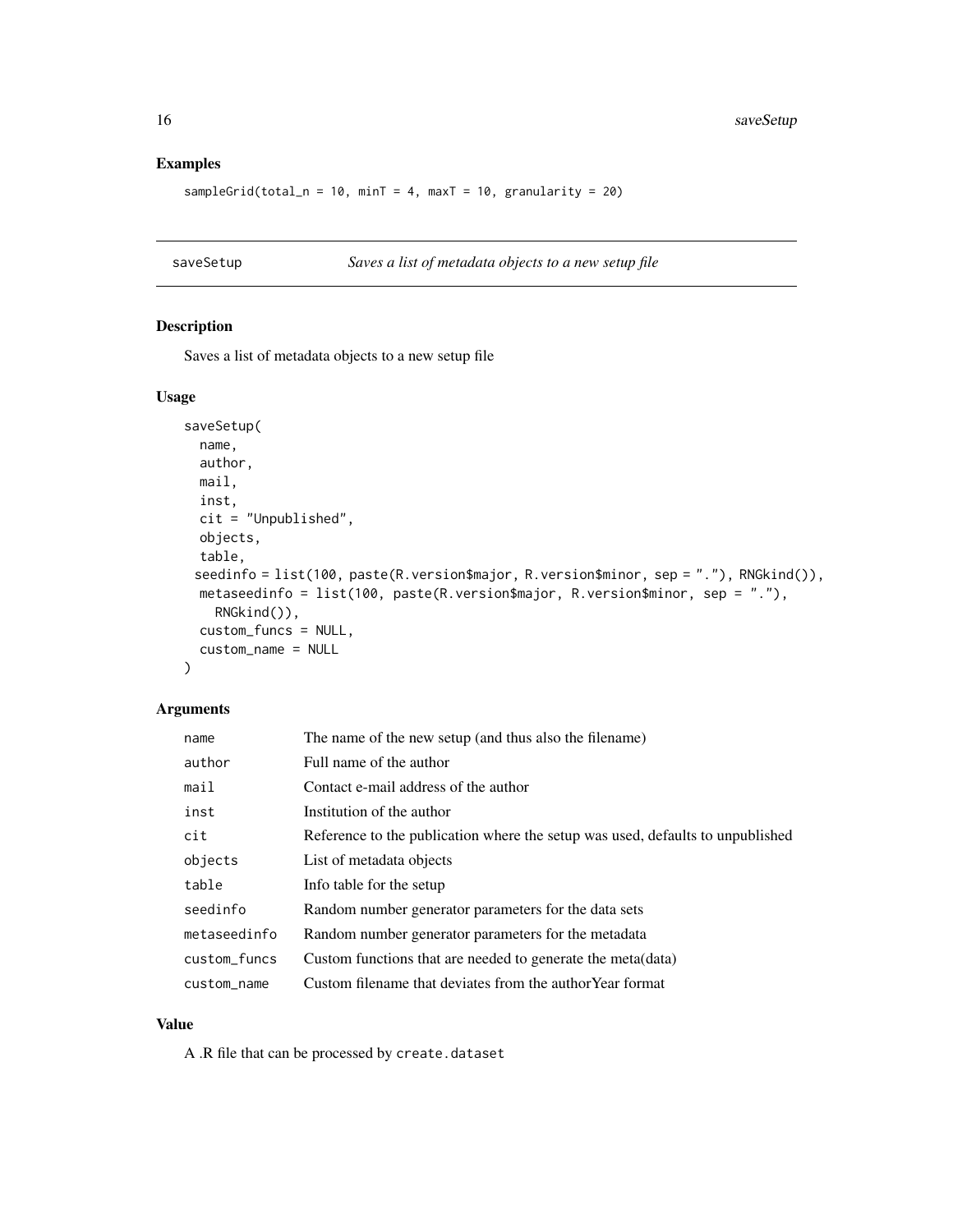# <span id="page-16-0"></span>summarizeSetup 17

#### Examples

```
require(MASS)
a = new("metadata.metric",
        clusters = list(c1 = list(n = 25, mu = c(4,5), Sigma=diag(1,2)),
                        c2 = list(n = 25, mu = c(-1, -2), Signa = diag(1, 2)),
                        genfunc = mvrnorm)
b = new("metadata.metric",
        clusters = list(c1 = list(n = 44, mu = c(1,2), Sigma=diag(1,2)),
                        c2 = list(n = 66, mu = c(-5, -6), Signa = diag(1, 2)),
                        genfunc = mvrnorm)
## Not run:
saveSetup(name="doe2002.R", author="John Dow", mail="john.doe@edu.com",
           inst="Example University", cit="Simple Data, pp. 23-24", objects=list(a, b),
        table=data.frame(n = c(50, 110), k = c(2,2), shape = c("spherical", "spherical")))
unlink("doe2002.R")
```
## End(Not run)

summarizeSetup *Returns the setup summary*

#### Description

Returns the setup summary

#### Usage

```
summarizeSetup(name)
```
#### Arguments

name The name of the setup

#### Value

The summary table of name